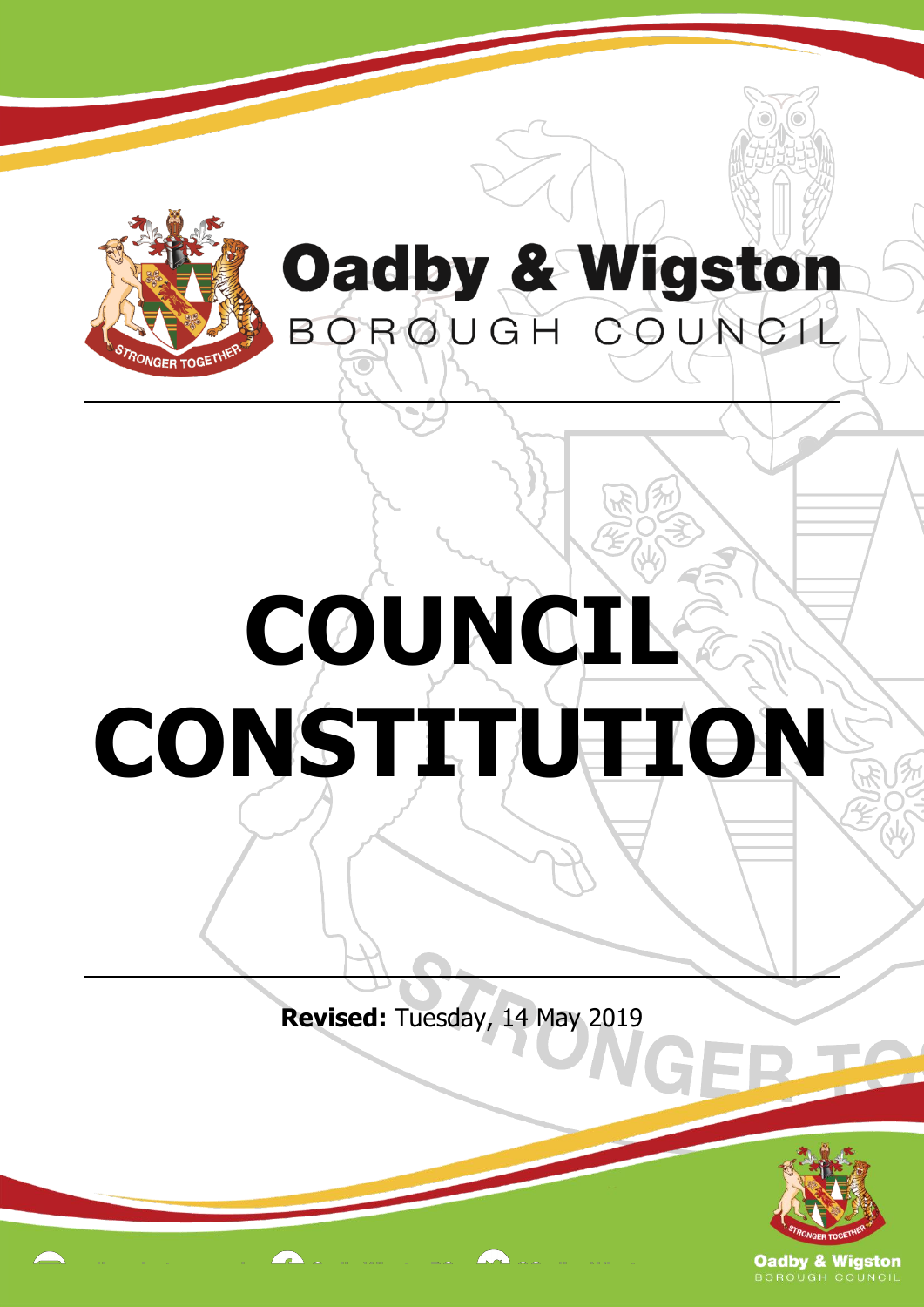## **THE CONSTITUTION OF THE BOROUGH COUNCIL OF OADBY AND WIGSTON**

| <b>Item No.</b> |      | <b>Contents Page</b>                                                        | Page No.    |
|-----------------|------|-----------------------------------------------------------------------------|-------------|
| 1.              |      | Part 1   Summary and Explanation                                            | $1 - 8$     |
| 2.              |      | Part 2   Articles of the Constitution                                       | $9 - 10$    |
|                 | 2.1  | Article 1 - The Constitution                                                | $11 - 16$   |
|                 | 2.2  | Article 2 - Members of the Council                                          | $17 - 22$   |
|                 | 2.3  | Article 3 - Citizens and the Council                                        | $23 - 24$   |
|                 | 2.4  | Article 4 - The Council                                                     | $25 - 28$   |
|                 | 2.5  | Article 5 - Chairing the Council                                            | $29 - 30$   |
|                 | 2.6  | Article 6 - Committees and Working Groups Appointed by the Council          | $31 - 32$   |
|                 | 2.7  | Article 7 - Directly Facilitated Outside and Partnership Bodies etc.        | $33 - 34$   |
|                 | 2.8  | Article 8 - Joint Arrangements and Partnerships                             | $35 - 38$   |
|                 | 2.9  | Article 9 - Standing and Other Committees                                   | $39 - 40$   |
|                 | 2.10 | Article 10 - Member Conduct                                                 | $41 - 42$   |
|                 | 2.11 | Article 11 - Officers                                                       | $43 - 48$   |
|                 | 2.12 | Article 12 - Decision-Making                                                | $49 - 50$   |
|                 | 2.13 | Article 13 - Contracts, Finance and Legal Matters                           | $51 - 52$   |
|                 | 2.14 | Article 14 - Review and Revision of the Constitution                        | $53 - 54$   |
|                 | 2.15 | Article 15 - Suspension, Interpretation and Publication of the Constitution | $55 - 56$   |
| 3.              |      | <b>Part 3   Responsibility for Functions</b>                                | $57 - 58$   |
|                 | 3.1  | Section 1 - Introduction                                                    | $59 - 60$   |
|                 | 3.2  | Section 2 - Council Functions                                               | $61 - 64$   |
|                 | 3.3  | Section 3 - Bodies Exercising Council Functions                             | $65 - 82$   |
|                 | 3.4  | Section 4 - Terms of Reference of Sub-Committees etc.                       | $83 - 84$   |
|                 | 3.5  | Section 5 - Ad Hoc Working Groups etc.                                      | $85 - 86$   |
|                 | 3.6  | Section 6 - Scheme of Delegation to Officers                                | $87 - 102$  |
|                 | 3.7  | Section 7 - Proper Officer Designations                                     | $103 - 108$ |
| 4.              |      | Part 4   Rules of Procedure                                                 | 109 - 110   |
|                 | 4.1  | Section 1 - Council Procedure Rules                                         | $111 - 132$ |
|                 | 4.2  | Section 2 - Substitution Procedure Rules                                    | 133 - 136   |
|                 | 4.3  | Section 3 - Petitions Procedure Rules                                       | 137 - 146   |
|                 | 4.4  | Section 4 - Speaking Procedure Rules (Development Control Committee)        | 147 - 150   |
|                 | 4.5  | Section 5 - Access to Information Procedure Rules                           | $151 - 160$ |

**Constitution Revised:** Tuesday, 14 May 2019